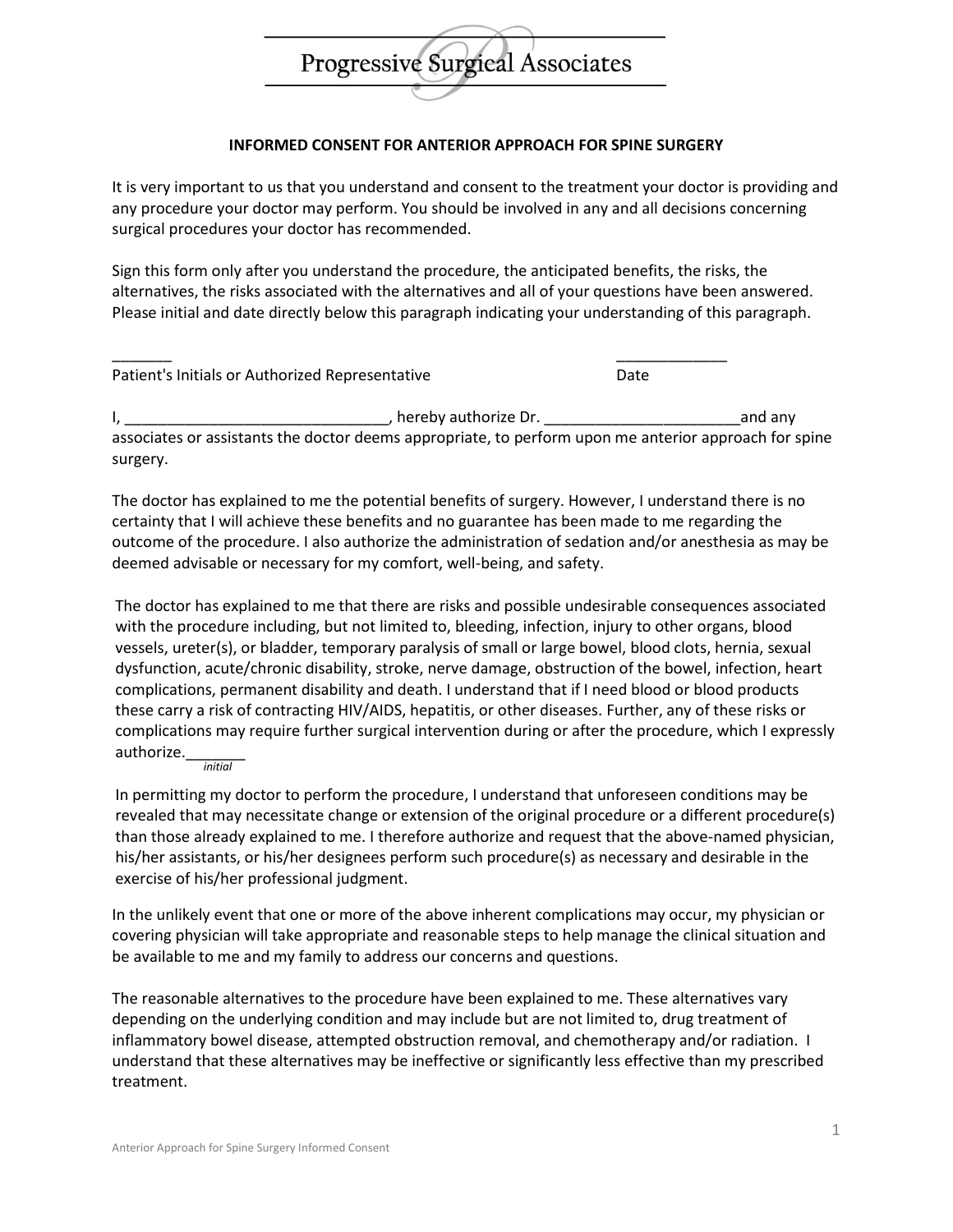I hereby authorize the doctor to utilize or dispose of removed tissues, parts or organs resulting from the procedure authorized above.

**Progressive Surgieal Associates** 

I consent to any photographing or videotaping of the procedure that may be performed, provided my identity is not revealed by the pictures or by descriptive texts accompanying them.

I consent to the admittance of students or authorized equipment representatives to the procedure room for purposes of advancing medical education or obtaining important product information.

By signing below, I certify that I have had an opportunity to ask the doctor all my questions concerning anticipated benefits, material risks, alternative therapies, and risks of those alternatives, and all of my questions have been answered to my satisfaction.

| Signature of Patient         | Relationship | Date | Time |
|------------------------------|--------------|------|------|
| or Authorized Representative |              |      |      |

 $\square$  The Patient/Authorized Representative has read this form or had it read to him/her.

 $\square$  The Patient/Authorized Representative states that he/she understands this information.

 $\square$  The Patient/Authorized Representative has no further questions.

\_\_\_\_\_\_\_\_\_\_\_\_\_\_\_\_\_\_\_\_\_\_\_\_\_\_\_\_\_\_\_\_\_\_ \_\_\_\_\_\_\_\_/\_\_\_\_\_\_

| Signature of Witness | Date | Time |
|----------------------|------|------|
|----------------------|------|------|

## **CERTIFICATION OF PHYSICIAN:**

I hereby certify that I have discussed with the individual granting consent, the facts, anticipated benefits, material risks, alternative therapies and the risks associated with the alternatives of the procedure(s).

| Dŀ<br>,,, |         |  |
|-----------|---------|--|
| ____      | _______ |  |